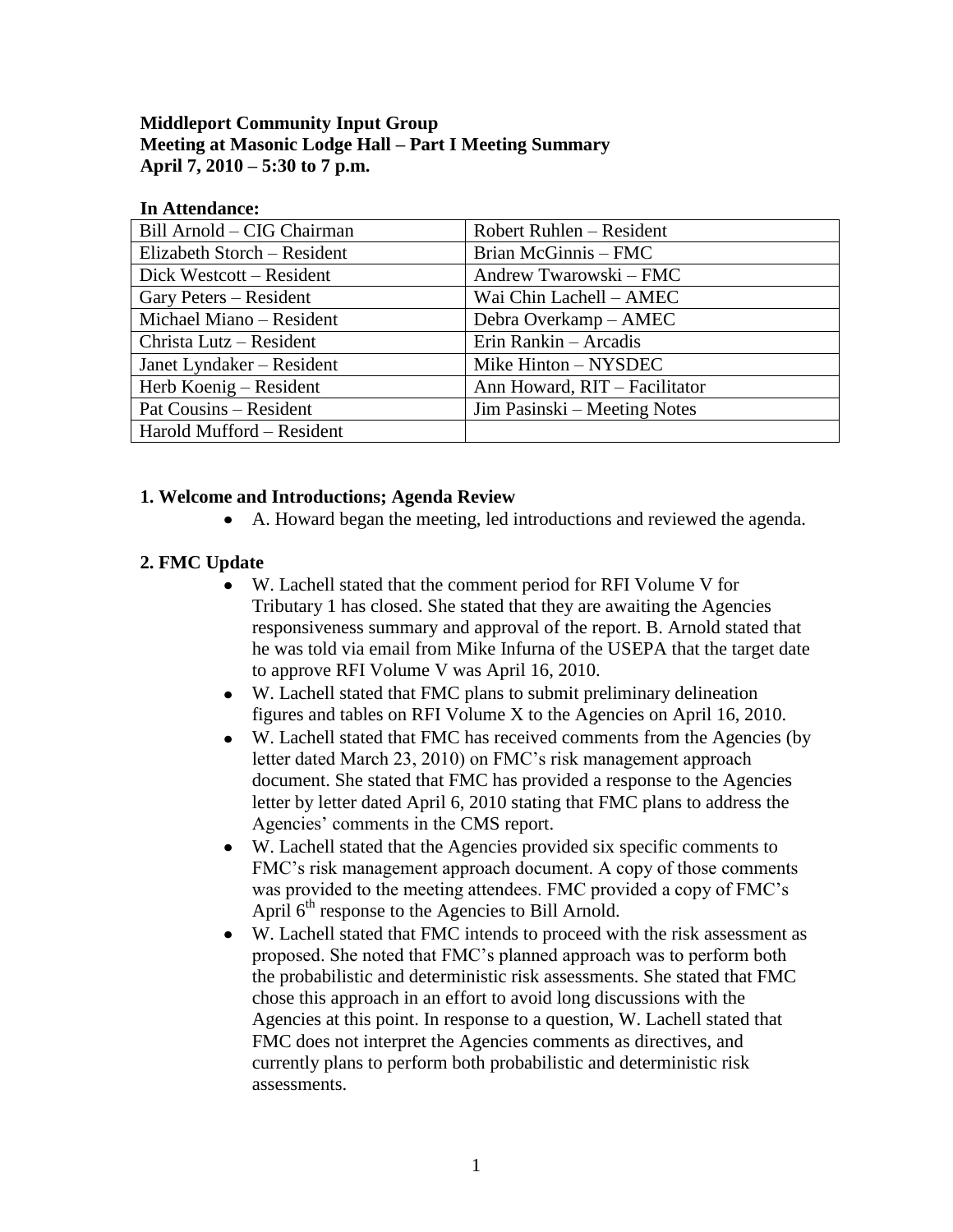- B. McGinnis stated that FMC will consider the Agencies comments and make some adjustments as they prepare the CMS.
- W. Lachell stated that the Agencies are not in favor of FMC's probabilistic  $\bullet$ risk assessment approach. She stated that FMC does not agree with the Agencies rationale for opposing that approach. She stated that the probabilistic approach uses a larger data range and better addresses uncertainties associated with the risk assessment assumptions.
- B. McGinnis stated that the concern with the deterministic risk assessment  $\bullet$ is that it uses a single data point while probabilistic uses a range of values and deterministic risk assessments often result in a very conservative estimate of risk.
- M. Hinton stated that the probabilistic approach would be a tough sell for  $\bullet$ FMC. He also questioned why the issue of using this approach was not resolved a year ago. He stated that while the risk assessment issue might not delay the submittal of the CMS by FMC, it would delay the Agencies review and approval of the CMS. He stated that the NYSDEC and NYSDOH are dead set against the probabilistic approach.
- B. Arnold stated that the CIG would discuss a response to the Agencies  $\bullet$ comments to FMC during the second portion of their meeting. A. Howard noted that the CIG has supported the idea of the probabilistic approach.
- W. Lachell stated that FMC has received and is reviewing the Agencies  $\bullet$ comments on its tree preservation technical memo. She stated that FMC will address the Agencies comments in the CMS. She noted that FMC hosted four information sessions in March regarding the memo.
- W. Lachell stated that FMC is on track for the June 15 submittal of the CMS. E. Rankin indicated that June 15 is an aggressive deadline for submittal. W. Lachell stated that FMC has proposed an October 15 submittal of the draft work plan for the Tributary 1 CMS.
- W. Lachell stated that FMC and Agency representatives will meet on April 28 to discuss the CAMU. B. McGinnis stated that the meeting will be held to discuss comments on legal issues surrounding the CAMU and FMC's draft response to the Agencies comments.
- D. Overkamp provided a brief FMC community update. She noted that the  $\bullet$ spring newsletter has been sent, there are upcoming VIP and CAP meetings, and FMC will host an open house on the plant site on May 15. She also noted that the Property Price Protection Program/Home Value Assurance Program will host a spring tour of homes on May 1. She noted that during the month of March there were 800 visitors to the Middleport website and 360 visitors to the CIG website.
- $\bullet$ B. McGinnis stated that FMC performs community-wide surveys every few years and they are in the process of developing another survey. He stated that the survey will take place in the near future and will likely be a phone survey. He stated that FMC is planning to partner with the Siena College Research Institute.
- B. Arnold stated that in an email he received from M. Infurna of the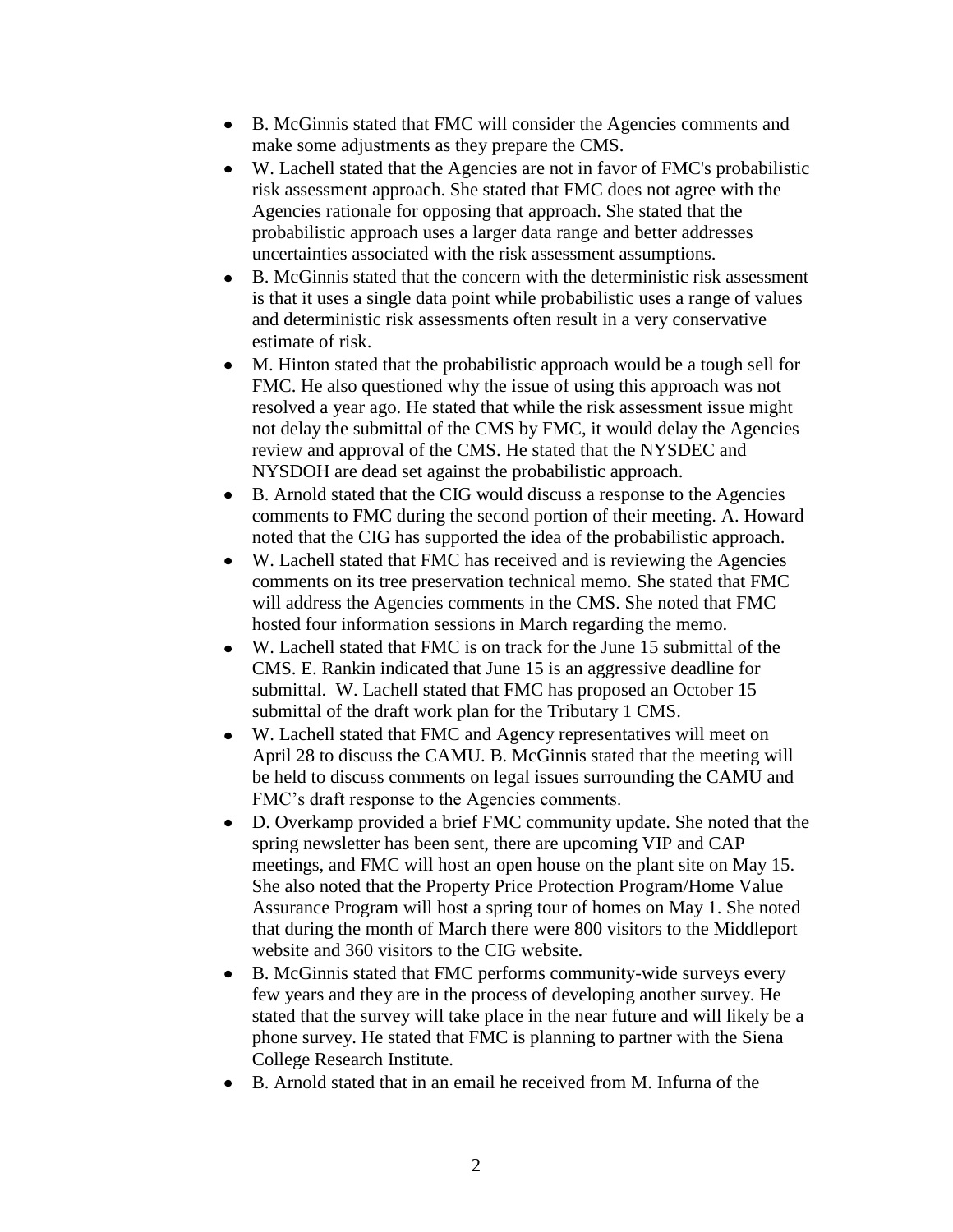USEPA, it was indicated that the Agencies response to FMC's soil tilling/blending study would be late because FMC's submittal was late. W. Lachell stated that FMC was also late with its submittal of the phytoremediation study report but FMC does not anticipate any issues with the draft CMS submission related to those two reports.

- In response to a question regarding why FMC is pursuing the probabilistic  $\bullet$ risk assessment approach even though the Agencies appear to be against it, B. McGinnis stated that FMC would rather just perform the risk assessment now instead of using the time to argue the points with the Agencies. W. Lachell stated that FMC believes the Agencies do not quite understand FMC's approach and they might get a better understanding once FMC has data to show them.
- $\bullet$ B. Arnold stated that in his opinion the Agencies have become derelict in their responsibility to communicate with the community and the CIG. A. Howard reminded the CIG that FMC offered the Agencies the option to cover costs associated with a project expediter but the idea was rejected by the Agencies.

#### **3. Soil Tilling/Blending Study Discussion**

- W. Lachell stated that FMC has performed a soil tilling/blending pilot study on two parcels of land in Middleport. She stated that one parcel was on Maedl Lane and the other parcel was on B. Arnold's property. She stated that FMC is planning to host an information session (tentatively scheduled for May 20) to discuss the study and its results. Two pieces of equipment (a specialized mixing head and a tractor mounted rote tiller) were used as part of the study.
- W. Lachell stated that the study concluded that soil tilling/blending is a viable alternative for larger pieces of property in Middleport based upon results that indicate there was a reduction in arsenic in the tested areas.
- $\bullet$ A resident stated that they were concerned that the technique results in dilution and could actually raise arsenic levels. W. Lachell stated that FMC does not believe the technique represents dilution. E. Rankin stated that the total amount of arsenic in soil remains the same but it is mixed in place with existing soil.
- B. Arnold stated that the technique decreases concentrations at the surface but increases it deeper in the surface and is concerned how the Agencies will view this.
- B. McGinnis stated that the highest concentrations are at the top of the surface in the majority of the air deposition area.
- W. Lachell stated that there are few if any residential properties in  $\bullet$ Middleport where the equipment used for the study would be able to be used on. She stated that they would have to look at residential properties on a case-by-case basis.
- M. Hinton stated that the Agencies have no objections to FMC performing  $\bullet$ the study and the goal is to lower the exposure at the soil surface. He stated that they do not see the option as viable for residential properties.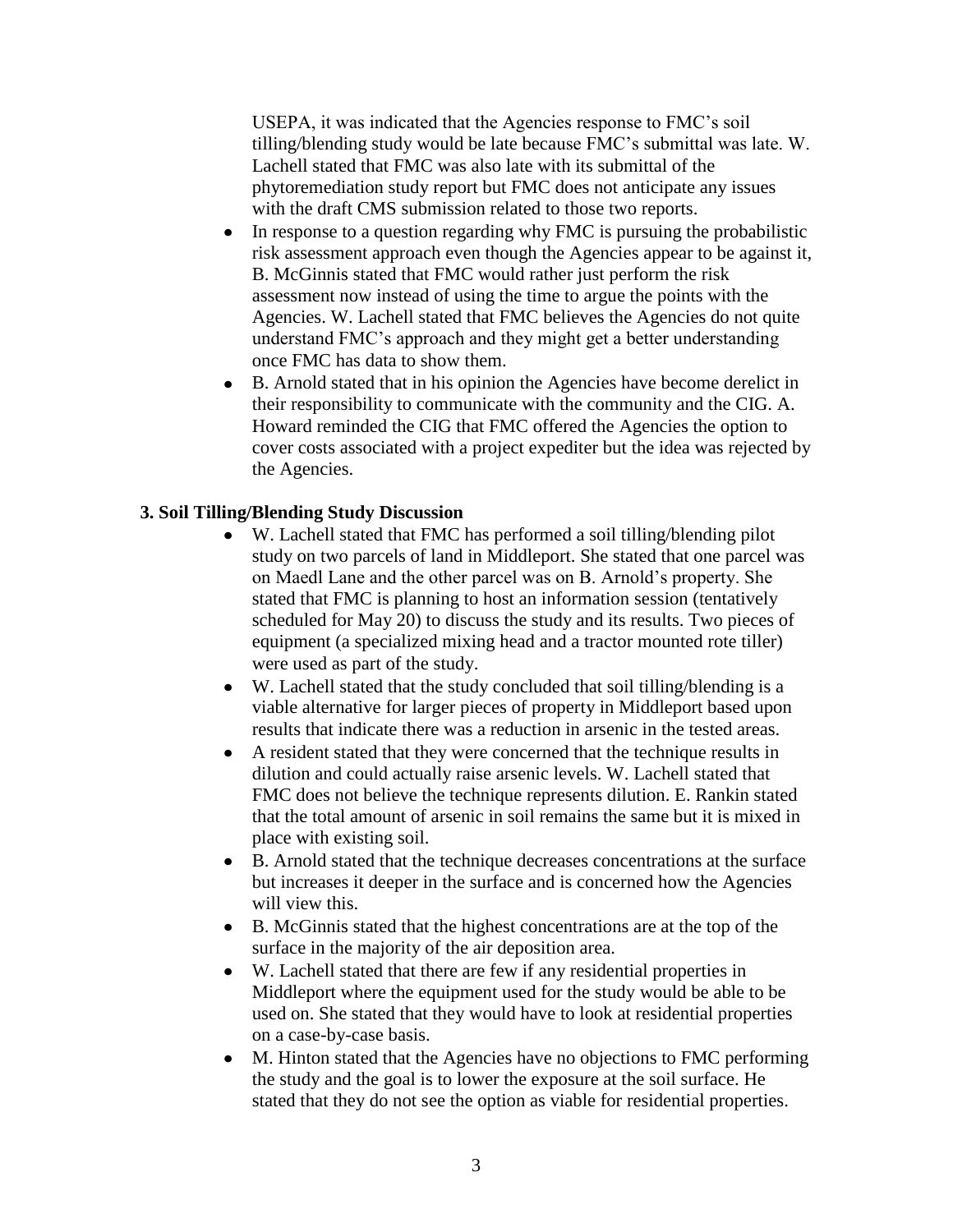#### **4. Phytoremediation Pilot Study Discussion**

- W. Lachell stated that FMC has submitted its report on the 2009 phytoremediation pilot study activities. She stated that the results were consistent with the 2008 results. She stated that FMC does not believe phytoremediation is a viable technology to use in Middleport for several reasons. She stated the technique would take too much time to reduce arsenic concentrations in Middleport soil, the ferns are too small because of the shorter growing season and the uptake of arsenic in the ferns is too low. She stated that it would take approximately 37 years to see a 5 ppm reduction in arsenic.
- In response to a question, W. Lachell stated that they took measurements at several spots next to the plants. She stated that based upon the amount of arsenic removed by the ferns there would not be a notable difference in the soil arsenic levels in one growing season.
- W. Lachell stated that FMC does not believe phytoremediation will be  $\bullet$ evaluated as a Corrective Measure Alternative in the CMS. She stated that the Agencies will provide comments on the report to FMC. She stated that FMC informed the Agencies that they do not believe there is a reason for continuing the study.

# **5. CAMU Discussion**

- B. Arnold asked if FMC still intends to pursue the CAMU. W. Lachell  $\bullet$ stated that FMC will be evaluating the CAMU in the CMS. She stated that FMC received the CIG's comments and will try to address the comments in the CMS. She stated that FMC will include a summary of comments received to date about the CAMU and FMC's responses in the draft CMS report.
- D. Westcott stated that the Village of Middleport would be sending a letter  $\bullet$ of comment regarding the CAMU. He stated that the overall rejection is simply that the village does not want the CAMU here and they believe it would generate negative publicity.
- B. Arnold stated that he noticed Agency comments on the tree  $\bullet$ preservation memo included a side discussion about using rail cars to transfer soil out. He stated that FMC should consider that. B. McGinnis stated that FMC is looking at rail and will have to evaluate it if they have the appropriate specifications. W. Lachell stated that they would need to find a facility that has the ability to accept materials via rail car. She stated that if the specifications are met it would be included in FMC's analysis.
- W. Lachell asked what "at this point" meant in the CIG's recent comments to FMC about not supporting the CAMU. A. Howard stated that the group would be willing to look at any new information that might come along in the CMS but at this point the CIG does not support the CAMU.
- A resident stated that they see the CAMU as more of a benefit to FMC  $\bullet$ than the community.
- A resident stated that they see short term benefits for the CAMU but not